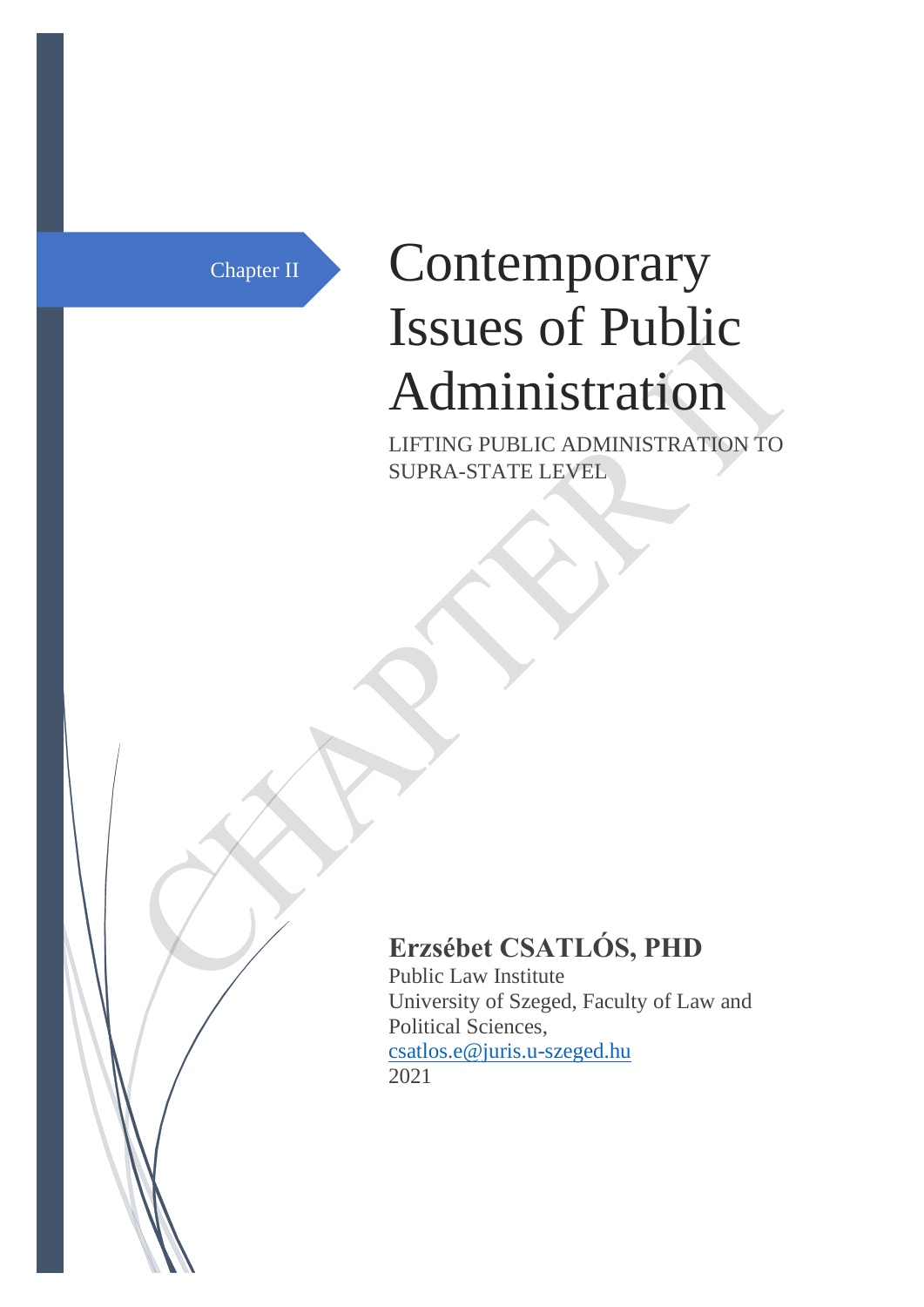#### **READING MATERIAL FOR CHAPTER N<sup>o</sup> 2**

#### **LIFTING PUBLIC ADMINISTRATION TO SUPRA-STATE LEVEL: INTERNATIONALISATION – GLOBALISATION – PUBLIC ADMINISTRATION TRIUMVIRATE**

### Content [1. Trans-boundary challenges: common aims by community of States.....................................](#page-1-0) 1 [2. Types of international organisations and public administration](#page-3-0) ............................................ 3 [3. Public administration and international organisations](#page-5-0) ........................................................... 5 [3.1. Administration of international organisation](#page-5-1) .................................................................. 5 [3.2. Influence of international organisation of the public administration of the State](#page-6-0) ........... 6 [3.3. Supranational organizations............................................................................................](#page-6-1) 6 4. Globalisation and public administration [................................................................................](#page-7-0) 7 [4.1. Globalisation and its implication on common solution finding](#page-7-1) ...................................... 7

[4.2. Global governance as a concept of a new world order....................................................](#page-8-0) 8 [4.3. Global administration and global administrative law](#page-9-0) ..................................................... 9

#### <span id="page-1-0"></span>**1. Trans-boundary challenges: common aims by the community of States**

Some factors or happenings influence the State from outside State borders. Dealing with such challenges cannot be ensured by purely individual internal solutions; collaboration and discussion are needed to agree upon those factors which determine the common aim and the task of domestic public administration. Settling the common aim is often shifted to a level above States into an international sphere.

*Some circumstances cannot be individually dealt with and suppose collaboration with: warlike crisis, environmental disasters, climate change, etc.*

Communication and establishment of a relationship between different people, nations along interests was a constant feature of maturing civilizations, but the modern, institutionalised form of cooperation upon common interests is the product of the 20<sup>th</sup> century. *International [organisation](https://www.britannica.com/topic/international-organization)*s are structured forms of idea-exchange between more than two participants upon a formal agreement and often with formal common bodies (secretaries, assembly and/or smaller decision -making body) to establish together a commonly accepted sum of interests in the form of decision or a convention/agreement to which States can join by signature.

*The institution of the consul was known to the Greeks and the Romans and its essential task was to watch over the commercial interests of the citizens in the territory of another polis. The representation of State interest in the form of ad hoc ambassadors and then in an institutionalised form of diplomacy was created after the State concept was established. By the 15th century, the exchange of representatives has started to dominate in argumentation of common aims of different parties (States) and the formulation of political, commercial and military alliances along with the maintenance of friendly relations. As early birds, ad hoc conferences (like the 1815 Vienna Conference) was convoked for the solution of the political problems arising from international intercourse, but in the nineteenth century, an impassive development of associations or unions, international in character, between groups other than*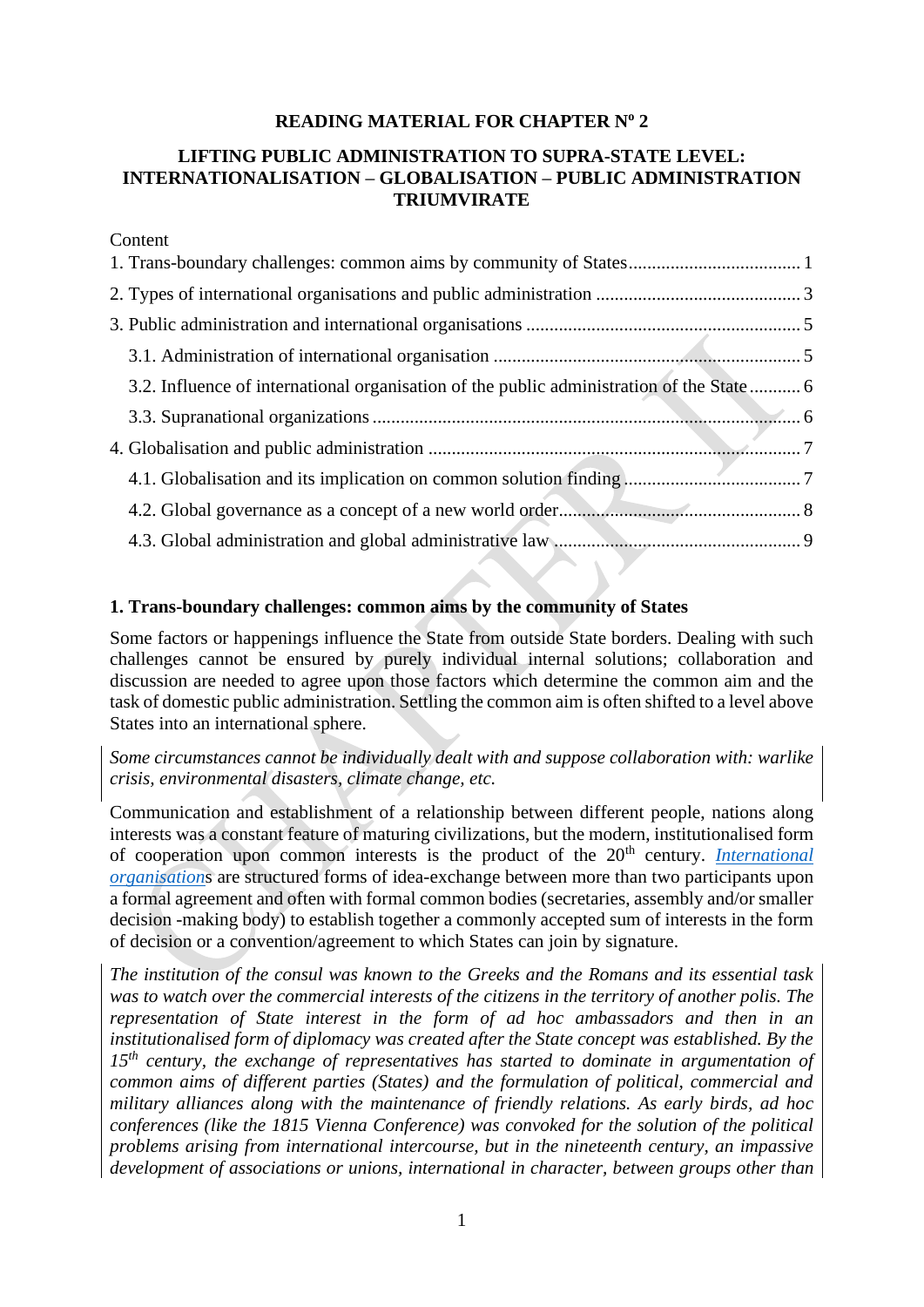*governments. This was followed by similar developments between governments themselves in the administrative rather than the political field. The roots of simple international organisations date back to but the ancestor of nowadays type in the 19th century. The most obvious area in which international cooperation gained place was that of transport and communication and they were called administrative unions. This term was used until the middle of the 20th century for special-purpose governmental associations set up in the second half of the 19th century. The purposes of these unions were the international regulation of postal services, railroad transportation, telegraph communications, and radio and the international protection of copyright in science, technology, literature, art, public health, and other fields. One of the first international administrative unions was the International Telegraph Union set up in 1865. All the international administrative unions shared several features. They were based on multilateral conventions, treaties, or agreements having the usual permanent character—that is, intended for a considerable length of operation—and they all had permanent bodies (bureaus or commissions). The functions of the bureaus were, as a rule, limited to purely informational tasks—to collect and publish appropriate materials, to provide references, and also to serve as intermediaries between member states. The bureau of the International Union of Railroad Transport was an exception; it could, on the expressed wish of one of the parties, settle misunderstandings between international railroad administrations. In the 20th century, the number of international administrative unions has increased greatly. When the League of Nations was set up, the imperialistic circles which held leading positions in the league attempted to use the international administrative unions to dominate international relations. But these attempts were strongly resisted by many participants in the international administrative unions because a great number of them were not members of the league. The majority of international administrative unions of that period remained independent organizations and merely exchanged information with the Secretariat of the League of Nations. The term "international administrative unions" went out of use in the middle of the 20th century. The present-day international organizations with similar roles (there are more than 200 of them) are called international organizations on special questions, and some of them are specialized institutions of the UN.*

**International sphere** 

Discussion & solution finding

#### **State level**

- \*National legislator \*National executor
- \*National judiciary
- *1. The scheme of international cooperation (author)*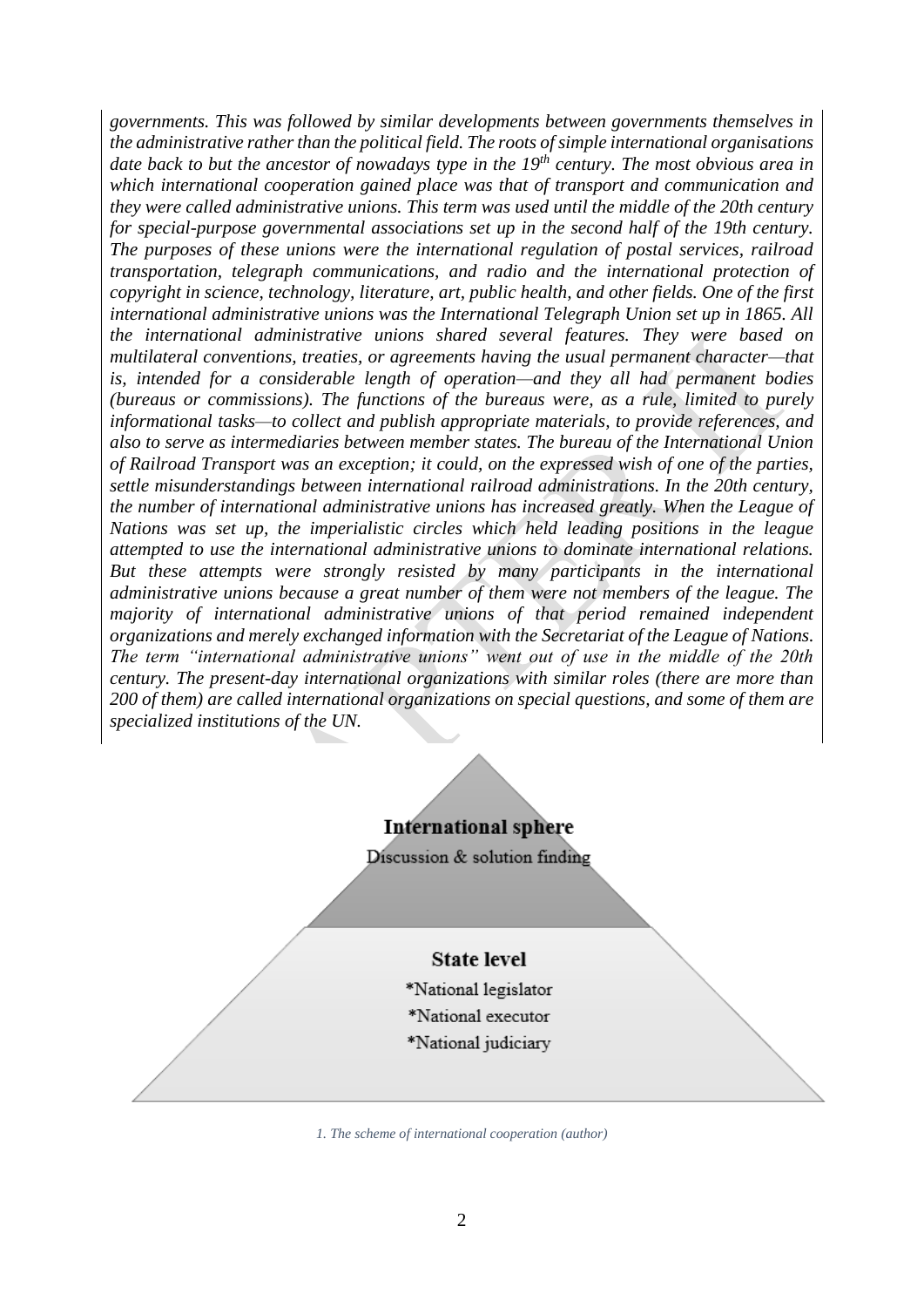#### <span id="page-3-0"></span>**2. Types of international organisations and public administration**

There are two basic types of international organisations and the role of public administration varies accordingly.



*2. Basic types of international organisations (author)*

Speaking about international organisations in general, the term covers *inter-governmental international organisations (IGO)*. These are public establishments that may be formulated along with different principles as there is no universal rule for their creation thus have more or less the following characteristics:

- *establishment by* some kind of *international agreement* among states (under the classical rules of international law that governs the relationship among them);
- establishment under international law (that regulates international relations of States);
- possession of what may be called a *constitution* (also international law in nature);
- possession of *organs* which function relatively independently from its members (functioning according to the international law source that created them);
- generally, but not always an exclusive *membership of states or governments*, but at any rate predominant membership of states or governments (given the fact that only officials in charge of States are empowered to represent their government and participate in assuming obligation on behalf of it; the activity of private parties are beyond State power and the legal capacity of participating international organisations depends on the creating States, see later);
- **•** *possible* possession of international *[legal personality](https://www.definitions.net/definition/legal+personality)* (distinct from that of their member states – it depends on the creator States what competencies they vest in the organisation)

Typical IGOs are *United Nations* [\(UN\)](https://www.un.org/en/about-un/), *Organization for Security and Co-operation in Europe* [\(OSCE\)](https://www.osce.org/who-we-are), *Council of Europe* [\(COE\)](https://www.coe.int/en/web/portal), *Organisation for Economic Co-operation and Development* [\(OECD\)](http://www.oecd.org/about/), *North Atlantic Treaty Organisation* [\(NATO\)](https://www.nato.int/) or the [Arctic Council](https://arctic-council.org/index.php/en/about-us)  which is also open for NSA participants.

Some international organizations now accept non-states as full members, while others ensure only observant or consultant role for them.

*The [International Union for Conservation of Nature](https://www.iucn.org/about) (IUCN) is a membership Union uniquely composed of both government and civil society organisations. It provides public, private and non-governmental organisations with the knowledge and tools that enable human progress, economic development and nature conservation to take place together.* 

*Non-governmental organisations* (NGOs) or private international organisations are not established under international law, nor have exclusive or predominant state or governmental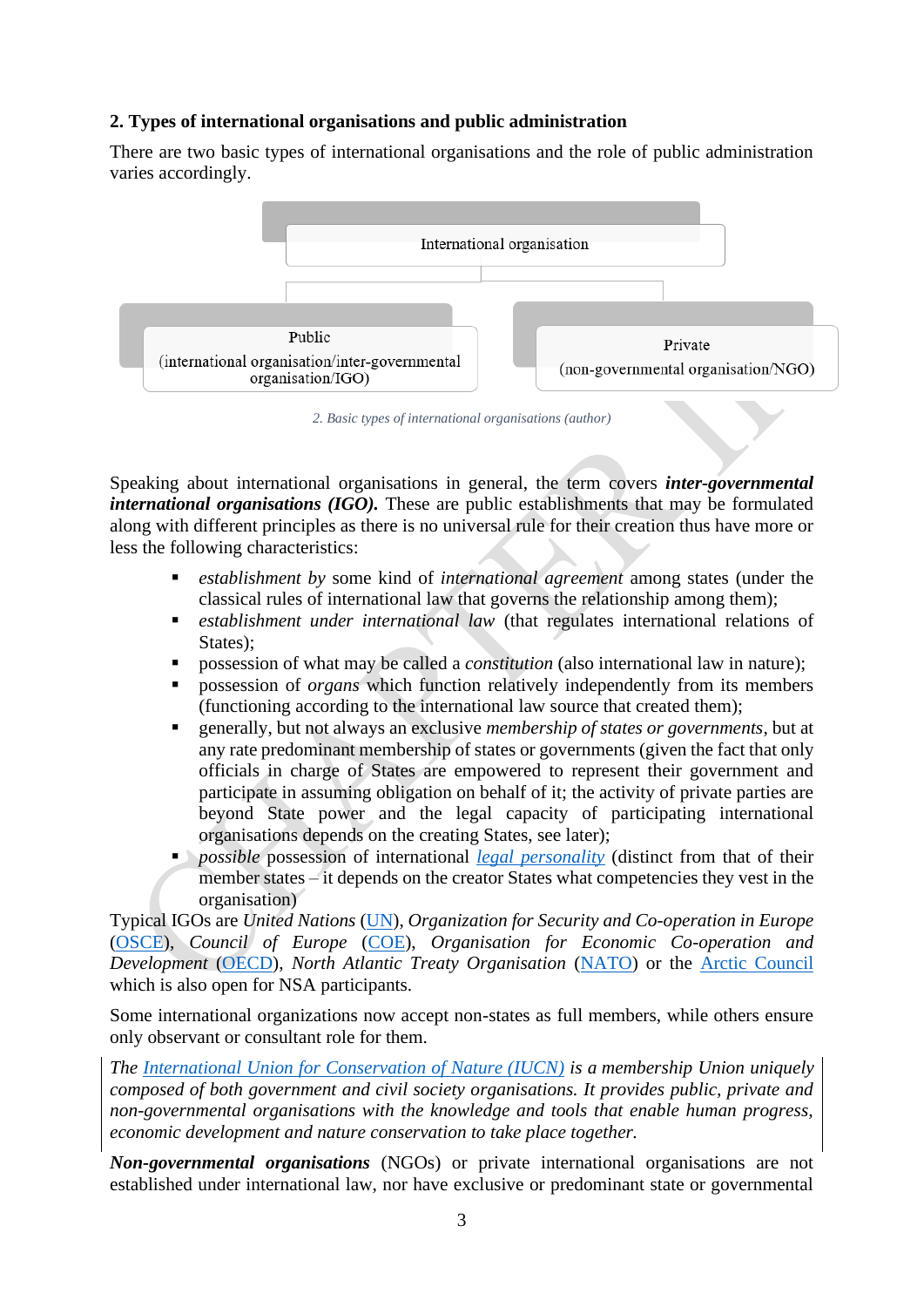membership, they are usually associations of any other non-state actors (NSAs); for example *[Greenpeace](https://www.greenpeace.org/international/)*, *[World Wildlife Fund International](https://www.worldwildlife.org/)*, *[Amnesty International](https://www.amnesty.org/en/)*, or *[Médecins Sans](https://www.msf.org/)  [Frontières](https://www.msf.org/)*.

*Being an NGO does not mean powerless l'art pour l'art work. It is often an NGO that draw attention to violations of international law (treaties, conventions) by States. More generally, NGOs participate in monitoring activities, either directly or indirectly, and may trigger mechanisms of compliance or enforcement. Their capacity to gather information, provide expertise and mobilize public opinion makes NGOs powerful actors in the implementation of international law, even in situations of armed conflict, but NGOs are more often relied on in environmental and human rights issues.*

[In history,](https://www.abyssinialaw.com/online-resources/study-on-line/item/475-the-historical-development-of-international-organizations) the two types emerged, developed and co-existed parallelly.

*On the necessity of river shipping, several river commissions were established to manage the Elbe (1821), the Douro (1835) the Po (1849) and, after the end of the Crimean War, the European Commission for the Danube in 1856. Regulation of other modes of transport and communication quickly followed: in 1865 the international Telegraphic Union was established, followed in 1874 by the universal postal Union and in 1890 by the International Union of Railway Freight Transportation. Today both unions fall under the umbrella of the United Nations system of organizations which is an international organisation of States.*

*In other areas, in 1903 the International Office of Public Health was created, and in the field of economics the establishment of the Metric Union (1875), the International Copyright Union (1886), the International Sugar Union (1902) and the International Institute for Agriculture (1905) may be mentioned as early forerunners of a present-day international organization. Meantime, organizations started to be established by private citizens, to deal with international issues. In 1840, the world Anti-Slavery Convention was established, and in 1863 a Swiss philanthropist, Henry Dunant, created the Red Cross in 1863, for example.*

Based on the founders and parties, there are different international organisations. The founders determine the **legal status** and the competencies of the organisation.

(a) the simplest and most common way is when an international organisation arises from the agreement of *States*.

*The most commonly known example is the United Nations Organisation which expresses this nature by the name.*

(b) there are organisations to which *sub-State organs* may also join to establish international bodies;

*National bodies for the regulation of financial markets are associated in the above-mentioned IOSCO; national insurance regulating bodies come together in the IAIS; the International Competition Network (ICN - 2001) brings together national competition authorities; the Financial Stability Forum (FSI), promoted by the finance ministries and central banks of the G7 countries, brings together finance ministers and heads of the central banks.*

(c) some organisations are made up neither by States, nor by lower level, sub-state entities, but *by other organizations*, acting alone or together;

*For instance, the Commission on Phytosanitary Measures (1992) was established by the FAO; the International Centre for Settlement of Investment Disputes (1966) was established by the World Bank*.

(d) *different organizations get together* to establish another organization.

*The Financial Stability Institute (FSI) was set up in 1999 by the Bank for International Settlements and the Basel Committee on Banking Supervision. The Codex Alimentarius Commission (1963) was established by the FAO and the World Health Organization (WHO -*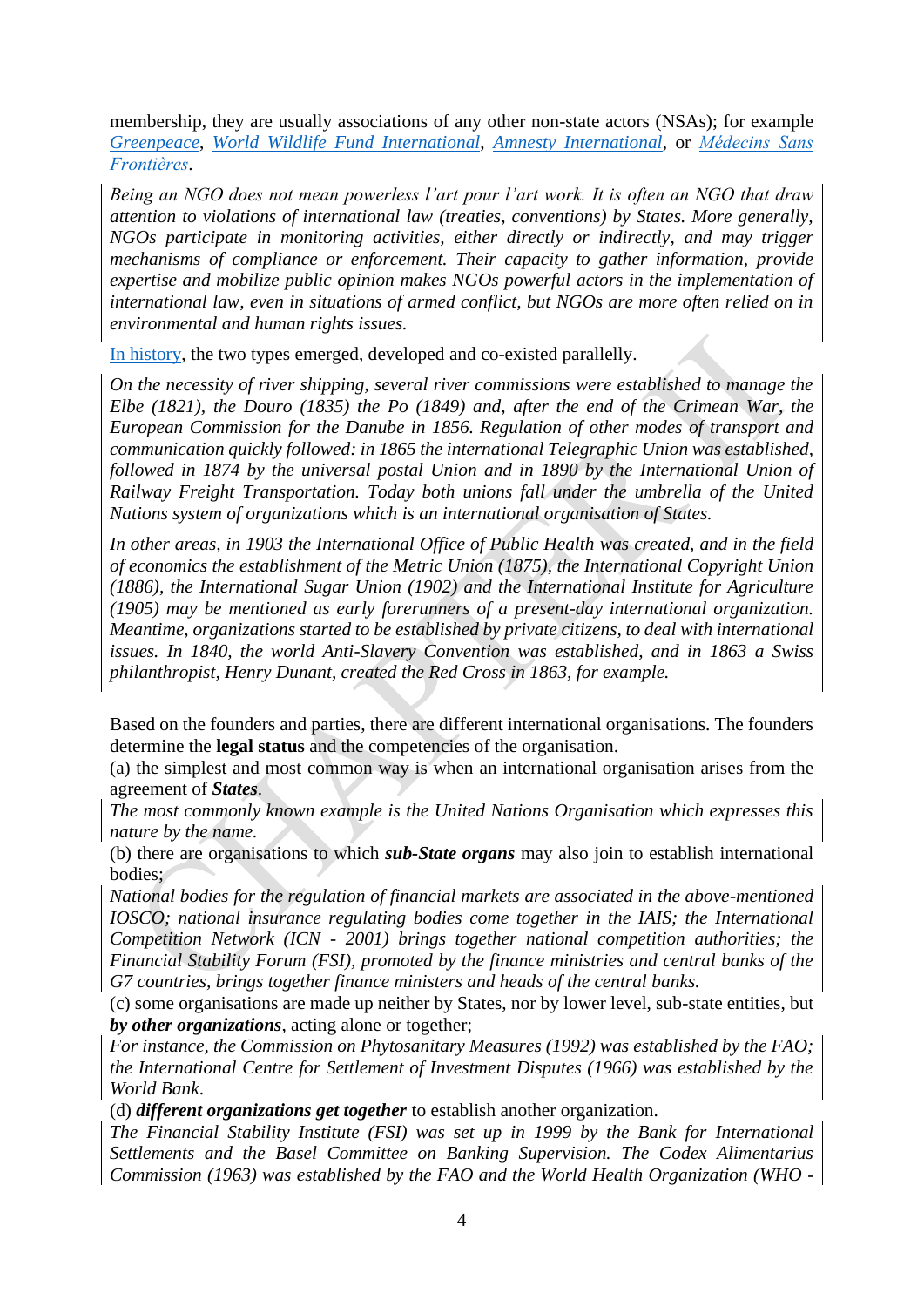*1948). The World Trade Organization (WTO - 1994) and the United Nations Conference on Trade and Development (UNCTAD - 1964) together established the International Trade Committee.*

#### <span id="page-5-0"></span>**3. Public administration and international organisations**

The law of international organizations can be described as special: it is always *lex specialis*, a law proper to each organization, as there are no general implications or universal international organisation law. Public administration in connection with international organisations shall be interpreted by two major directions:

#### <span id="page-5-1"></span>*3.1. Administration of the international organisation*

Public administration of international organisations is supposed to mean the executive of the establishment which is not equivocal to the notion that exists in States' public administration. In the case of almost all international organisations, the executive power stays in the hands of the participating States and the public administration and public administrative law of an international organisation can be interpreted only in a narrow sense: the organisational and procedural aspects of the created bodies for maintenance of the work of the organisation and its staff. Neither international administrative law, under the terms of domestic one, exists, nor public administrative law of international organisations can be interpreted in the same way as in States.

*States are recognized actors of international relations. According to its constitutional norms, each State has an internal, domestic order which describes the balance of power to serve the people. Therefore, in international relations, only those State organs (and official) can represent the State and assume obligations on behalf of the State who are empowered to do so by basic domestic norms. Consequently, they are accountable for their acts. It follows, that when States establish the international organisation as a forum for common interest exchange, it is upon the will of States what competencies they give for the international organisation, how detailed regulation they ensure for its organisation and functioning and how they wish to ensure an independent administration for it.* 

In most cases, in classical international organisations, the preparatory work and the executive functions stay in the hands of the State and its public administration. Thus, the public administration of an international organisation is served by the domestic administration of the participating States. These are normative rules on the formulation and representation of State interest and then, after the common interest is created, ensuring its execution. The incorporation of common achievements into domestic legal order is mainly the duty of the legislator, although once the international obligation is a part of domestic law, the task and duties of the public administration as executive power (organisation, normative tasks, decision-making) are the same.



*3. State's administration and international organisation (author)*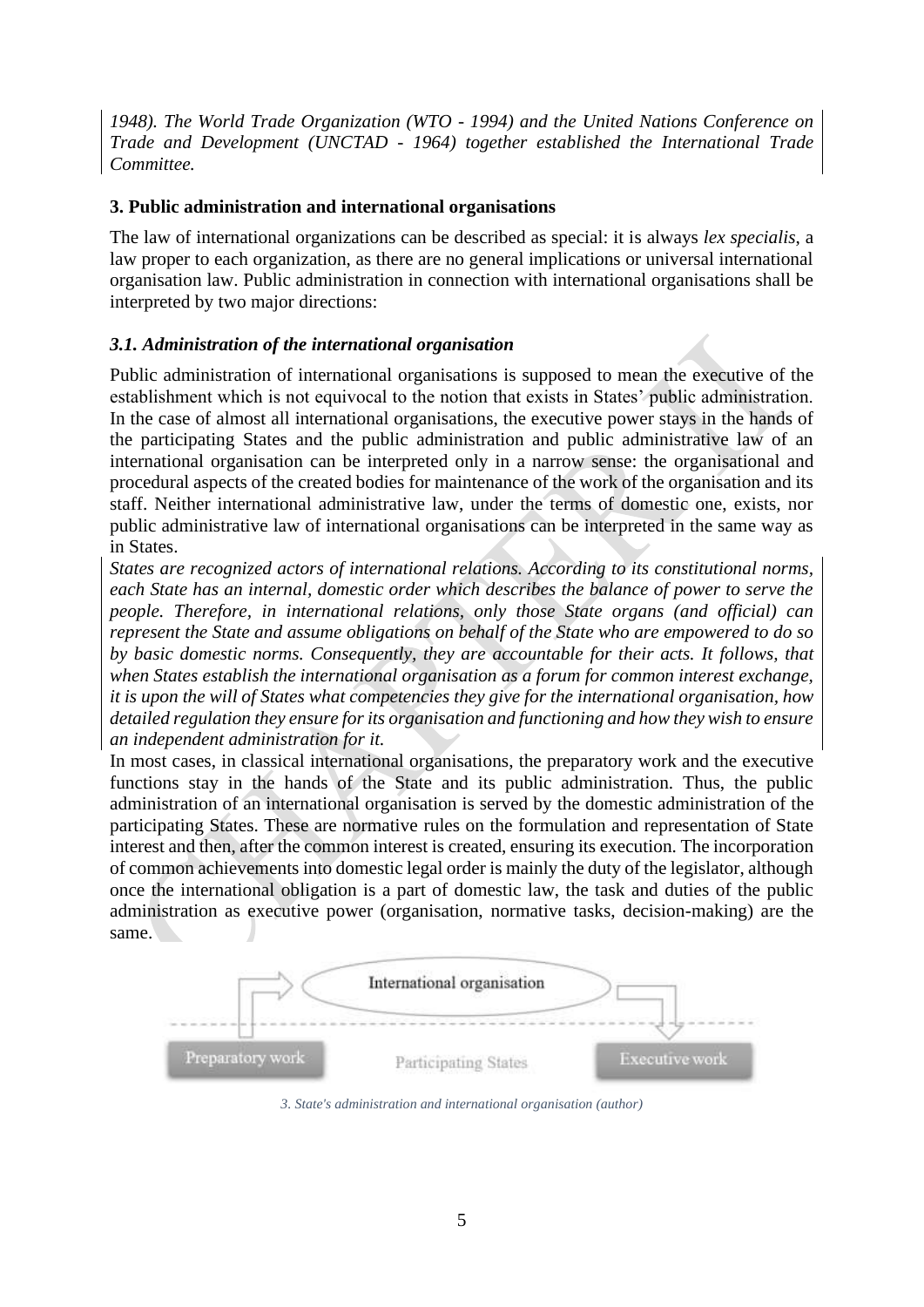#### <span id="page-6-0"></span>*3.2. Influence of international organisation of the public administration of the State*

International organizations are created upon interests of States, and the results of common work may be manifested in different forms with different legal effect: political declarations, decisions of its organs (under various names like opinion, recommendation, ) and normative texts that are open for the signature of States (treaty, convention) so they can assume the commonly accepted solutions for a problem as an obligation. Being party to an inter-governmental organization may be a pressure to accept its achievements as an obligation; however, the rules of international law still ensure the freedom of choice. A State [signs and ratifies](https://treaties.un.org/Pages/Overview.aspx?path=overview/glossary/page1_en.xml) it or not or chose to follow a recommendation or not. This is the classical *Westphalian model* of international relations.

Currently, the international legal order is based on the Westphalian model of sovereignty: States as a subject of international law, by their representatives, take part in the formulation of international agreements to fight common problems. States are entitled to assume obligations to delimit themselves and by doing so, they impose them on the territory and the people under their sovereignty in conformity with their public law framework, including constitutional and administrative law points.

Even if a convention establishes a supervisor organ to detect the implementation process and how State practice supports the success of the application of it, the judicial (and sanctioning) power that characterize States' internal affairs is missing from behind the process unless the State made a declaration of subvention to an international court. However, enforcement of the judgment is also challenging and has no features of that within the State.

*The Council of Europe has many conventions under its roof, however, many failed to be generally recognized even by its Member States. [Check!](https://www.coe.int/en/web/conventions/full-list) The most famous and generally recognized is the Convention for the Protection of Human Rights and Fundamental Freedoms (1949). The breaches of its articles by a signatory State (its organs and authorities) can be submitted to the European Court of Human Rights (ECtHR) in Strasbourg, which is entitled to disapprove a legal application practice in individual cases and sentence a State, but beyond political pressure, it has no further tool for the enforcement of its decision or force the State to change its legislation.*

In the case of NGOs, the State is missing behind the establishment procedure and the formulation and shaping of the commonly accepted results, thus the acceptance and incorporation of the NGO achievements are also less (or completely missing) effective than that of IGOs. Therefore, the main efficiency of NGOs does not stand directly in their normative contribution but in highlighting the needs and challenges and manifests in other efforts as a response to problems.

*Just think about the work of Greenpeace with calling attention to global problems related to the environment and [organize different programs](https://www.greenpeace.org/international/act/) and collect donations to that end.*

#### <span id="page-6-1"></span>*3.3. Supranational organizations*

In general, all international organization are supranational: they are establishments beyond state borders and above single states. In a legal sense, the key distinction between a *supranational organization* (SNO) and an ordinary international organization is the scope of autonomous regulatory power that the body may enjoy. The SNOs are inter-governmental organisations and are quite rare as their competencies and level of autonomy are based on the sovereignty transfer of their creating States which has several consequences: they can behave independently of their creators and establish (unwanted) obligations – without the possibility of choice originally offered by international law. Unlike IGOs or NGOs, SNO dominates over States.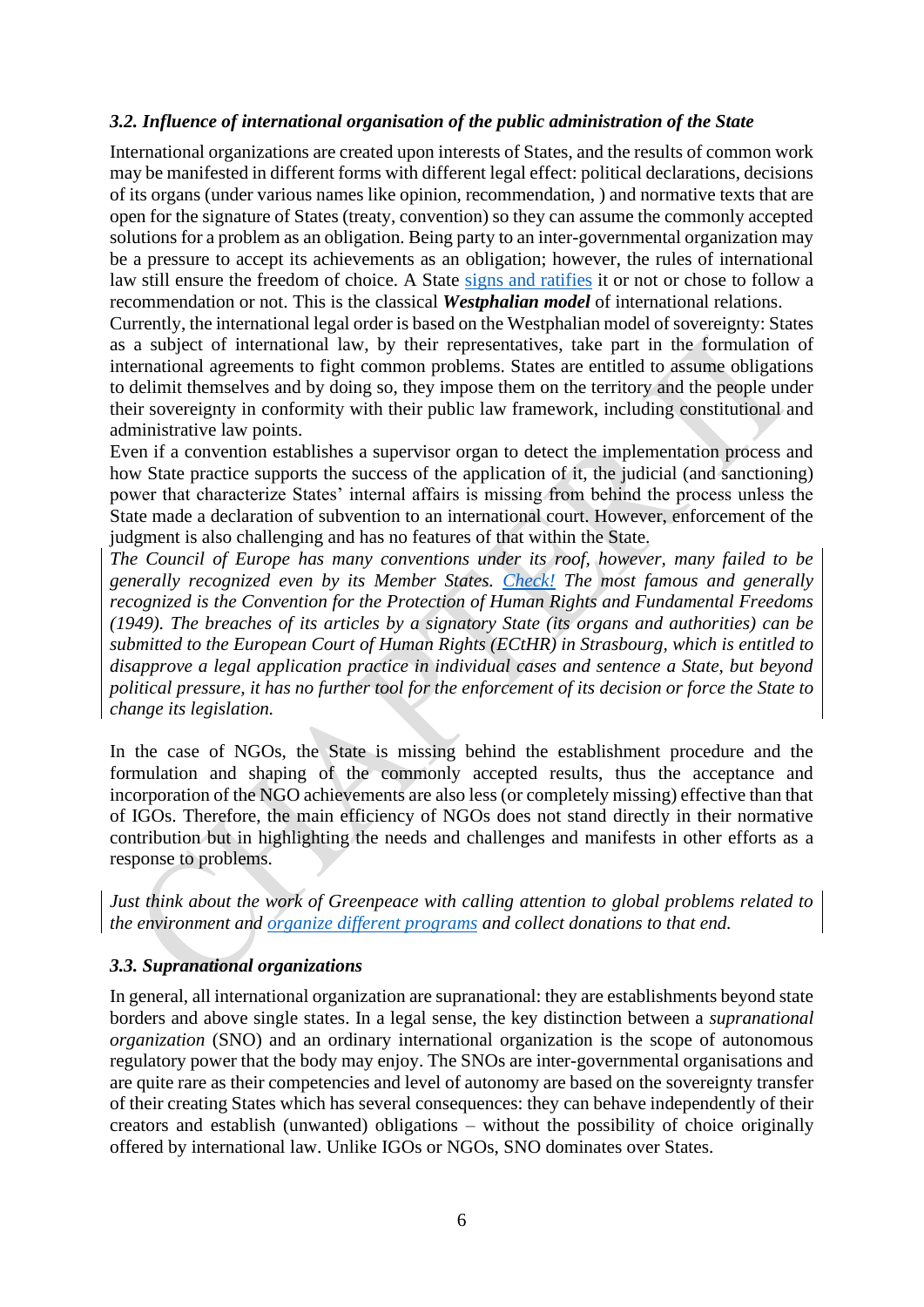*SNO is similar to a federation as a form of government (like the USA): the self-governing status of the component states, as well as the division of power between them and the central government, is typically constitutionally entrenched and may not be altered by a unilateral decision of either party, the states or the federal political body.* 

*The European Union (EU) is the leading exemplar of SNO. As a sui generis international organisation, it – via its institutions created by States in funding treaties – can exercise a whole range of rulemaking, adjudication, and enforcement powers with a comparatively high degree of independence from the States that created it. The EU is not a federation mainly as in the case of the EU, the supranational entity is an international organisation and not a State, lacking the features of statehood.*

#### <span id="page-7-0"></span>**4. Globalisation and public administration**

Globalisation is often used as a word to describe nowadays in many aspects of life, and it shall not be disregarded in the world of public administration either. Traditionally, 'public policy' and 'public administration' have been directly linked to the sovereign powers of the nationstate but globalisation transforms this original thought.

*Law has traditionally been the province of the nation-state with powers to regulate social relations and also enforce them. By contrast, international law has been comparatively weak with few effective enforcement powers. But globalization is changing the contours of law and creating new global legal institutions, norms and also new challenges to enforcement and adjudication.* 

#### <span id="page-7-1"></span>*4.1. Globalisation and its implication on common solution finding*

Globalisation is a fancy term with plenty of meanings in the literature to describe happenings in the world beyond or above the States. In a broad sense, it has an interpretation (1) as internationalization, (2) as border openness, (3) as a process; (4) as ideology and (5) as a phenomenon, (6) and as both a transcending phenomenon and a continuing process of capital accumulation.

*Globalisation* is a term used to describe the changes in societies and the world economy that are the result of dramatically increased cross-border trade, investment, and cultural exchange along with, of course, the negative impacts of the positive changes (environmental challenges, for example). Globalization shares several characteristics with internationalization and is used interchangeably, although some prefer to use globalization to emphasize the erosion of the nation-state or national boundaries. This is the direct impact of the *interdependency* in many ways and many areas of life; therefore, the extra-State factors have a direct influence on the inner-State conditions.

*States are not isolated entities: they are a part of a community and related to each other in many ways: economically (export-import), politically (alliances and the friendly-hostile relationship has a direct impact on their economic situation, for example), environmentally (effect of industrial activities does not respect state borders, rivers, air and the same soil we live on connects a continent, and continents are connected by the oceans and the air above), etc., so the activity of one State necessary affect and influence the others.*

The world increasingly shares problems and challenges that do not obey nation-state borders, most notably pollution of the natural environment, poverty, and disease and to respond to them,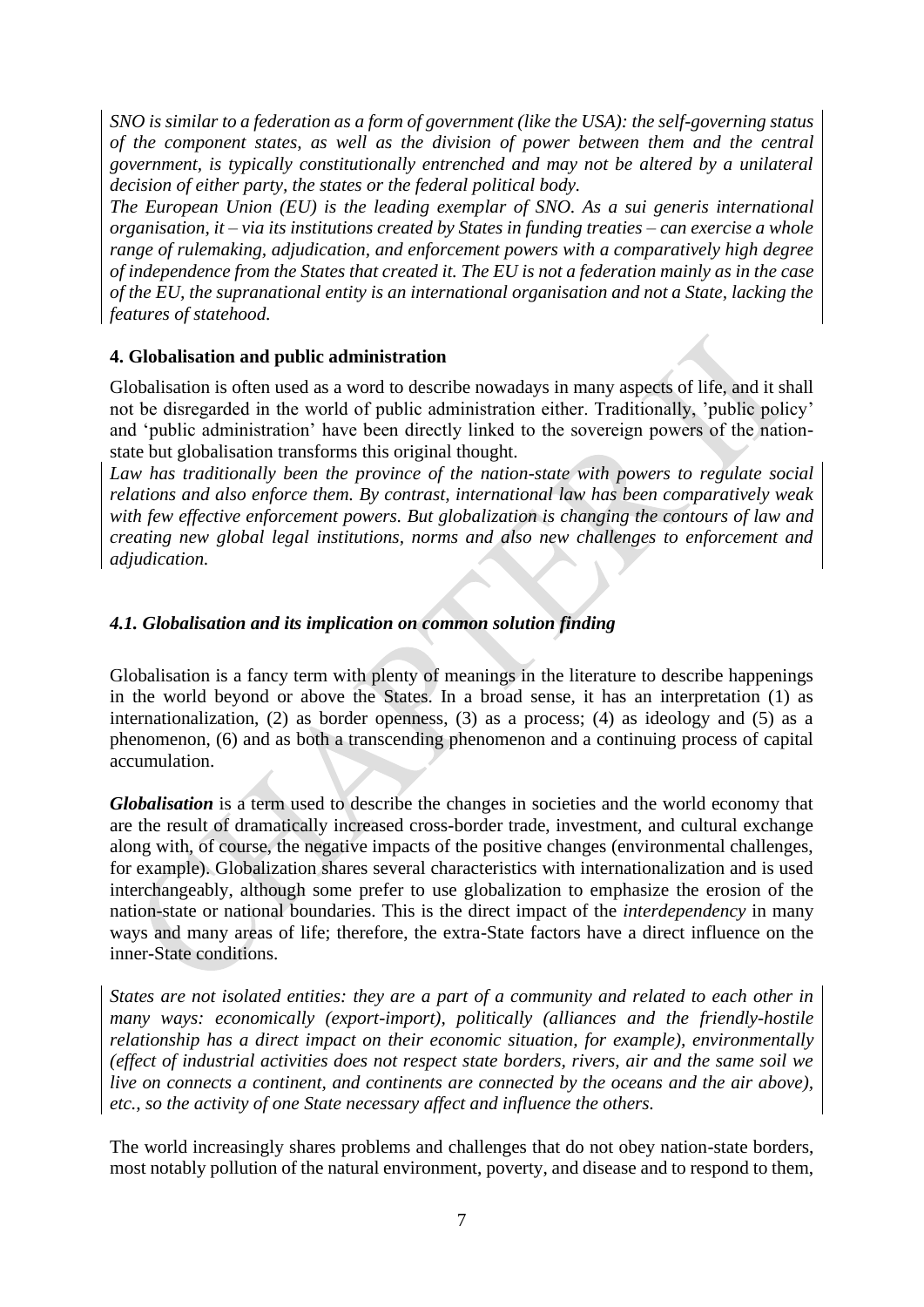the legal order shall also be adapted to it. Globalisation is dominated by the nation-state, national economies, and national cultural identities; however, it opens the sphere for other actors and that leads to changes in legal perceptions. Other actors also wish to take part in the formulation of the common aims and goals so as the tools to achieve them, therefore they wish to take part in the power that creates them. However, these changes simply do not fit into our well-established classical legal order and administrative law conception.

#### <span id="page-8-0"></span>*4.2. Global governance as a concept of a new world order*

New forms of diplomacy have been formulating to meet changing needs, and this evolution of the diplomatic process needs to be examined. Global society is still primarily made up of nation-States, each with its own culture, a form of government, national priorities, and a fierce desire to act independently.

Globalisation does not mean the existence of a supranational global government. *Global governance* is the sum of individuals and institutions, public and private to manage their common affairs at the supra-State level. It is a continuing process through which conflicting or diverse interests may be accommodated and cooperative action may be taken. It includes formal and informal arrangements that people and institutions have agreed to or perceive to be in their interest. In this sphere, State is only one among the many other actors.

In the point of view of international organisations and a common set of aims and purposes, *global governance* is *governing, without sovereign authority, relationships that transcend national frontiers. Global governance is doing internationally what governments do at home*. [Finkelstein (1995) p. 369.] In this sense, every international cooperation can be categorised as global governance.

*These organizations are normally given international functions to perform and, in carrying out their responsibilities, they engage in international relations and practice diplomacy as international actors. The organizations themselves use diplomacy in dealing with states and with other organizations in carrying out their mandates. Civil society mostly in the form of NGOs must also be considered as they play an increasing role in global affairs. Their political power is not comparable to what nation-States or international (inter-governmental) organizations can do, but their significance in global politics is increasing, they maintain transnational networks, insist on being heard in diplomatic gatherings, mobilizing public opinion, and affecting the course of international events. Many NGOs are officially accredited by a large number of international organizations. They even participate in the decision-making process of several institutions, such as the World Bank and the Joint United Nations Program on HIV/AIDS (UNAIDS). Besides, some non-sovereign territories are now occasionally invited to participate in international conferences. And some revolutionary movements are heard in international gatherings. Even when distrusted or seen as illegitimate, some of their representatives participate in the diplomatic process, as was the case with the Palestine Liberation Organization. International practices have become highly diversified; what was once unthinkable is now part of mainstream diplomacy.* [Leguey-Feilleux (2015) p. 2-3.]

The concept of global governance exceeds the classical scenario which is based on the Westphalian model as recognizes other actors than States at the international level which also take part in the formulation of the commonly accepted solution for a common problem. In many cases, State participation is completely missing, and the competent non-State forum establishes a best- practice-based standard. In a legal sense, this solution is *soft law.* Despite its orthodox birth compared to the classical international law acts, its significance and efficiency in practice have been justified.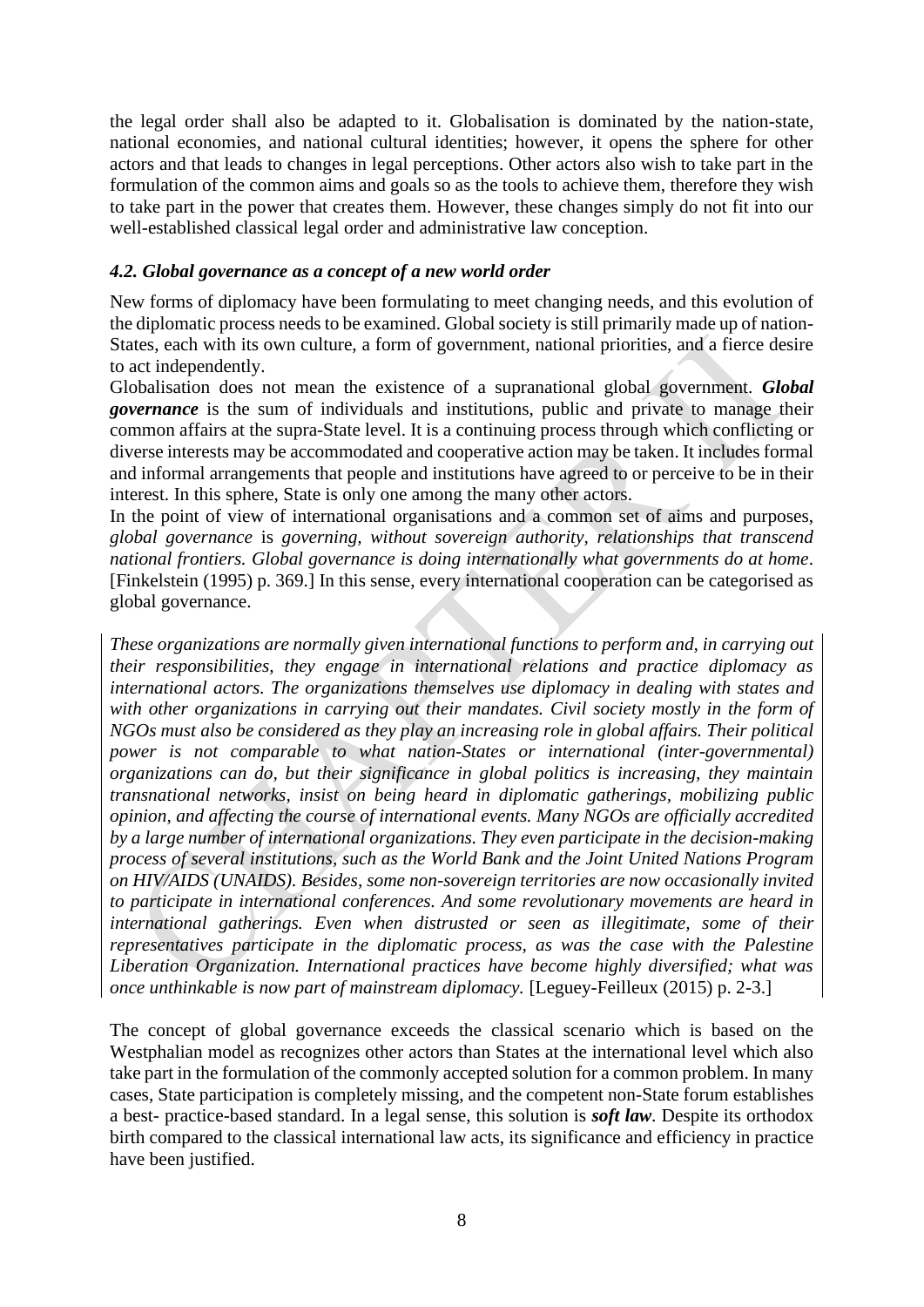*The term soft law is used to denote agreements, principles, and declarations that are not legally binding mostly because it was not issued by actors that are empowered to create legal obligations. Hard law refers generally to legal obligations that are binding on the parties involved and which can be legally enforced before a court. Hard law is created by the legislator and by those who are empowered to create regulations for example. They are sources of rights and obligations that can be enforced, and the disrespect of their content is subject to punishment. This is because their creator is empowered (usually in constitutional norms) to rule the social relationships. Soft law is, in contrast, a term to use for those legal instruments which may be useful as guidance for interpretation for hard law but they are not able to create directly right and obligations, therefore, their enforcement is not ensured, they cannot be successfully invoked before courts. In domestic law, it is always the highest norm in force that declares what is hard law in a State (usually acts and regulations, decrees) and what is soft law (everything that is not hard law but issued to give a guidance legal application. In international law, the treaties and customary international law are generally accepted as hard law, while decisions of international organisations are usually soft law, their legal force depends on the competency of the international organisation in question and the willingness of the state parties.*

Globalization and the rise of global governance are transforming the structure of international law as it does not fit easily into the structures of classical, inter-state, consent-based models of international law; too much of it operates outside the traditional *binding forms of law*. All governmental functions are not shifted to the international sphere and neither legislative nor judiciary power shifts either, however, the result sometimes shows a controversial image due to their usefulness and/or interdependency pressure.

Compare the classical and the global governance international relations with the help of the following image!



*4. Difference between classical international cooperation and global governance (author)*

#### <span id="page-9-0"></span>*4.3. Global administration and global administrative law*

With the expansion of global governance, many administrative and regulatory functions are now performed in a global rather than national context, yet through a great number of different forms, ranging from binding decisions of international organizations to non-binding agreements in intergovernmental networks and domestic administrative action in the context of global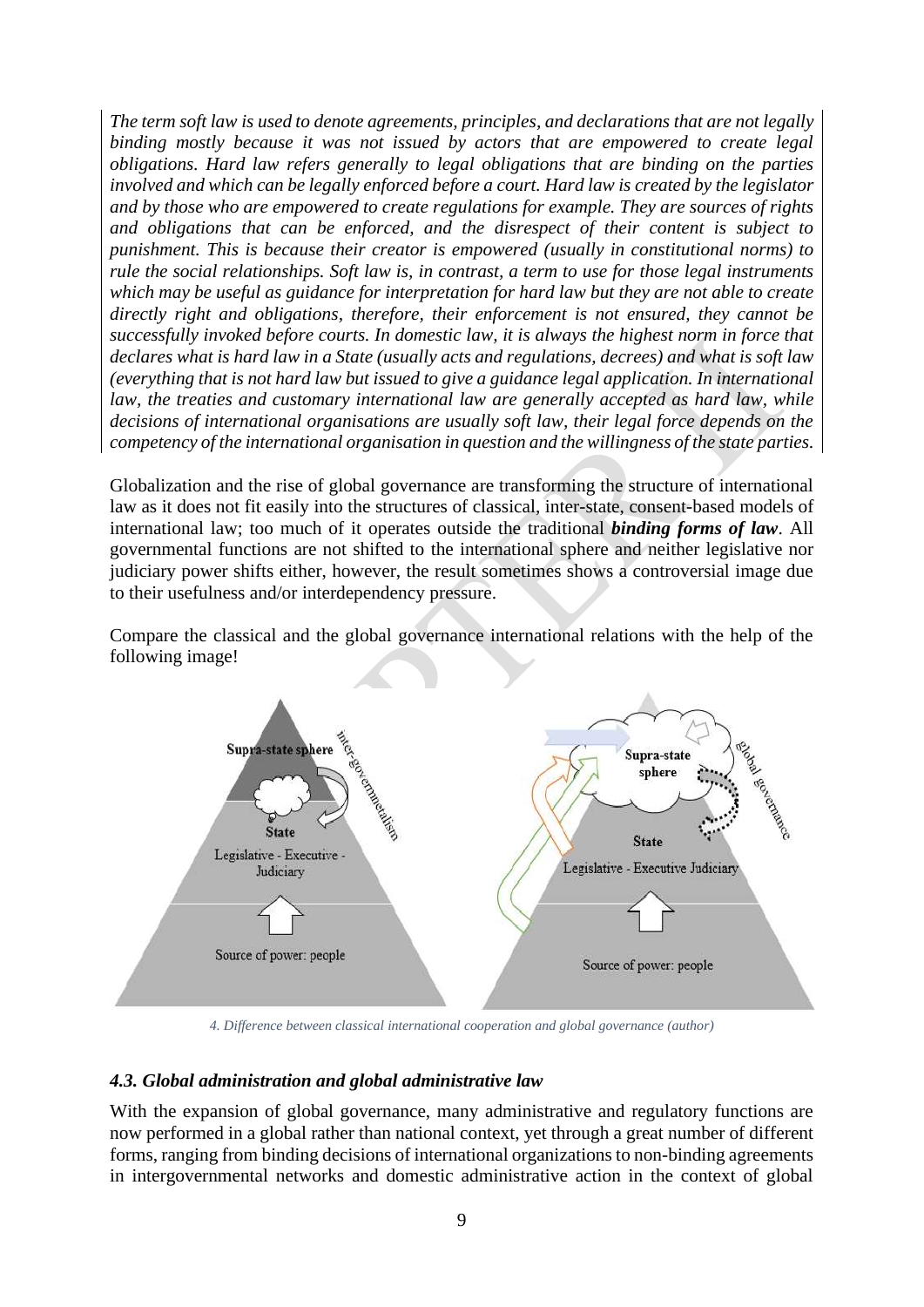regimes. Central pillars of the international legal order are seen from a classical perspective as increasingly challenged: the distinction between domestic and international law becomes more precarious, soft forms of rulemaking are ever more widespread, the sovereign equality of states is gradually undermined, and the basis of legitimacy of international law is increasingly in doubt.

**Global governance** and **global administration** are not synonyms. Much global governance can be understood as administration, and that such administration is often organized and shaped by principles of an administrative law character. Many administrative and regulatory functions are now performed in a global rather than national context through a great number of different forms, ranging from binding decisions of international organizations to non-binding agreements in intergovernmental networks and domestic administrative action in the context of global regimes. The concept of global governance does not make a difference between authoritative acts and non-authoritative ones; however, this distinction is crucial for the constitutive and limiting functions of public law. Authoritative acts shall be constituted and limited by public law, and the limiting function of public law depends on identifiable actors on whom to impose limitations. Global governance, therefore, is not enough to describe this kind of public law framework. [Bogdandy, Dann and Goldmann (2010) p. 10.]

The title *global administrative law* is challenging to find legal expression for the phenomenon. The phenomenon it describes is not only global, not only administrative, and not only law. [Cassese (2015) p. 466]

- it is *not only global*, because it includes many supranational regional or local agreements and authorities;
- it is *not only administrative* because it includes many private and constitutional law elements (although the administrative component prevails, because constitutions and private regulation, involving "high politics" matters or societal interests, resist globalization)
- it is *not only law*, because it also includes many types of "soft law" and standards.

Global administrative law covers the normative background to the structures, procedures and normative standards for regulatory decision-making including transparency, participation, and review, and the rule-governed mechanisms for implementing these standards, that apply to



*5. Actors and competencies in global administrative space (author)*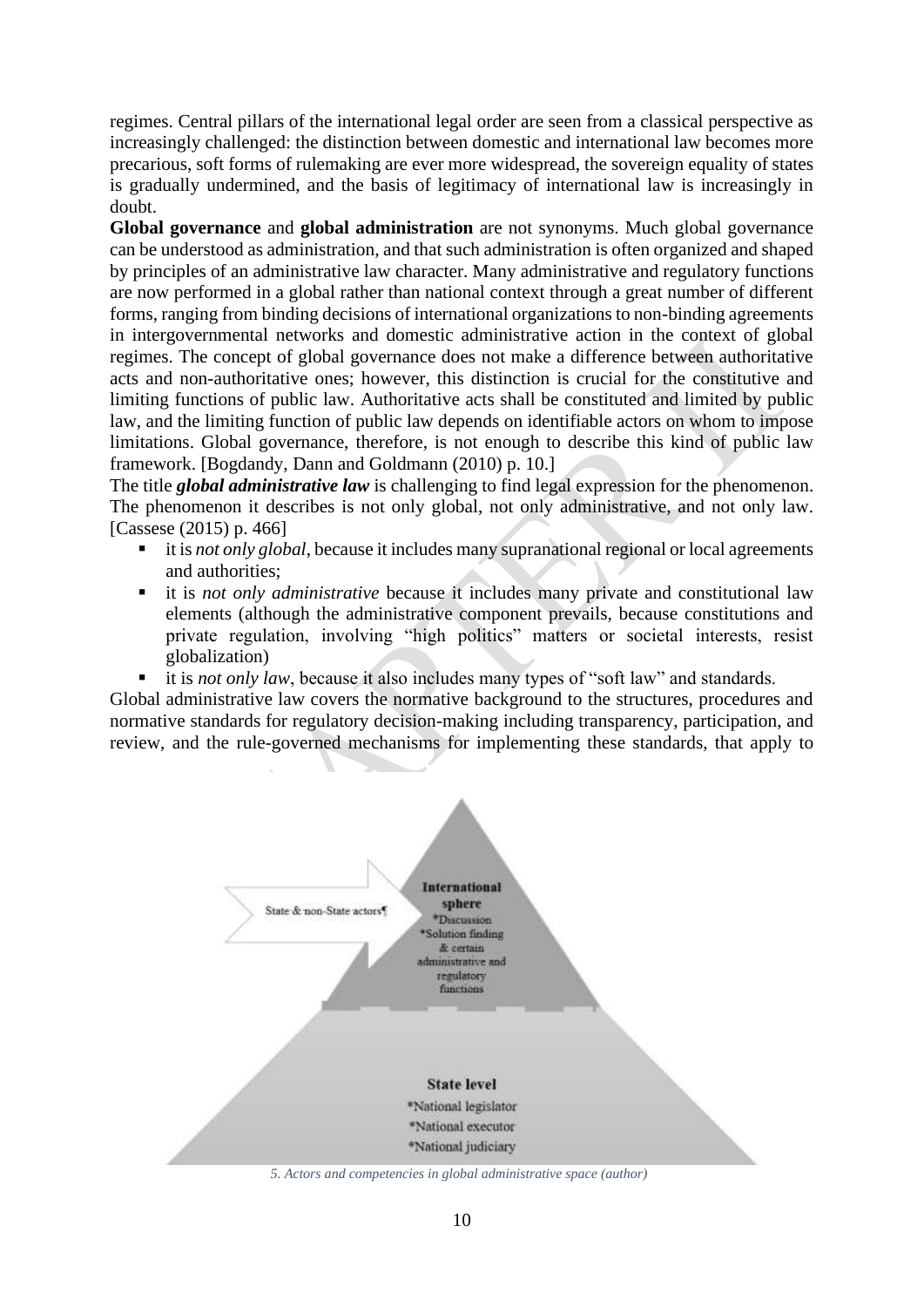formal intergovernmental regulatory bodies; to informal intergovernmental regulatory networks; to regulatory decisions of national governments where these are part of or constrained by an international intergovernmental regime; and to hybrid public-private or private transnational bodies.

#### **LITERATURE**

- Jean-Robert LEGUEY-FEILLEUX: *Global Governance Diplomacy. The Critical Role of Diplomacy in Addressing Global Problems*. Rowman & Littlefield, London, 2017.
- Chittharanjan Felix AMERASINGHE: *Principles of the Institutional Law of International Organizations*. Cambridge University Press, Cambridge, 2005.
- Sabino CASSESE: [Global administrative law: The state of the art.](https://academic.oup.com/icon/article/13/2/465/735692) *International Journal of Constitutional Law*, Vol. 13. No. 2. 2015. p. 465-468.
- **EXICO KRISCH and Benedict KINGSBURY: Introduction: Global Governance and Global** [Administrative Law in the International Legal Order.](https://watermark.silverchair.com/chi170.pdf?token=AQECAHi208BE49Ooan9kkhW_Ercy7Dm3ZL_9Cf3qfKAc485ysgAAAjgwggI0BgkqhkiG9w0BBwagggIlMIICIQIBADCCAhoGCSqGSIb3DQEHATAeBglghkgBZQMEAS4wEQQMChAYzCe-phKWuBm-AgEQgIIB6zzwulW60DsGA3EGPr7U8O0Afxp6KStDG63onCOqjdCLDcMctenZsROpsGrNbPng7wWEv6fReuZ0GoNoVmfKdisMEovxH_oFd625A0dbMsn3Avbgdu1QXDAO8MjINFc0STKzWEXzSfo_i7WasUGbJ3Q6rYPL_d1DrzMxhVJ4BBq-aFt98TuYo1JM0prA6PsZSZ40q4qJIMVsUn34-ftTFpANd2XiLHRX5F7qDWlpUGAr9lGaNGUAWfkMZMWzlRbnJZUPMFQ8O5hT7Zwv-r3AgwpjJIjeUq3Kky0exJRFNGWIAtbHmXxLWNb0K4kaKyVL7W3w0Mo57BRILLn6hfmknvJE5c-oBh3s8hh_W01ZCF07EtpxGj7-bBCfHRHEJ2u2n3BZRvDcKin3fioaw1BFWjxqEwjMw0odUrYp3YqLzpZ1Oxf9n0cdD8upEmrNx-n3k8RYLDj0xlYpQpsS8trS1Sg83BALnarB1KKDSyehimoh0Wlr3aJ48zbdkkFqBGsQoKfnE1UwazBsyXGM-eNQkeobW4VtbYGoEHrEbJl7z6oVP1tJtxQYyWqI_mipPhzOG4AgZQucdw7j1bs0e3-oAlOnm-BQy4kDLKlE2BLhzkRuXo5L6zmg8YIQ7Eq6ek9xMY9gm_Wril3utjHI) *The European Journal of International Law*, Vol. 17. No.1. 2006. p. 1-13.
- Lawrence S. FINKELSTEIN: [What is Global Governance?](file:///C:/Users/home/NAS-Drive/Malacka%20munkája/ERASMUS/kurzusok/Course_Contemporary%20Issues%20of%20PA/2.%20pakk/What%20Is%20Global%20Governance%3f) Global Governance, Vol. 1. No. 3. 1995. pp. 367-372.
- Armin VON BOGDANDY Philipp DANN Matthias GOLDMANN: Developing the Publicness of Public International Law: Towards a Legal Framework for Global Governance Activities. In: Armin von Bogdandy, Rüdiger Wolfrum, Jochen von Bernstorff, Philipp Dann Matthias Goldmann (eds.): *The Exercise of Public Authority by International Institutions. Advancing International Institutional Law*. Springer, Heidelberg, 2010.
- Rudolf BERNHARDT (ed.) Encyclopedia of Public International Law. vol. 5. International Organizations in General Universal International Organizations and Cooperation, Elsevier, 2014, the following titles:
	- o Rüdiger Wolfrum: International Administrative Unions.
	- o Eckart Klein: United Nations, Specialised Agencies.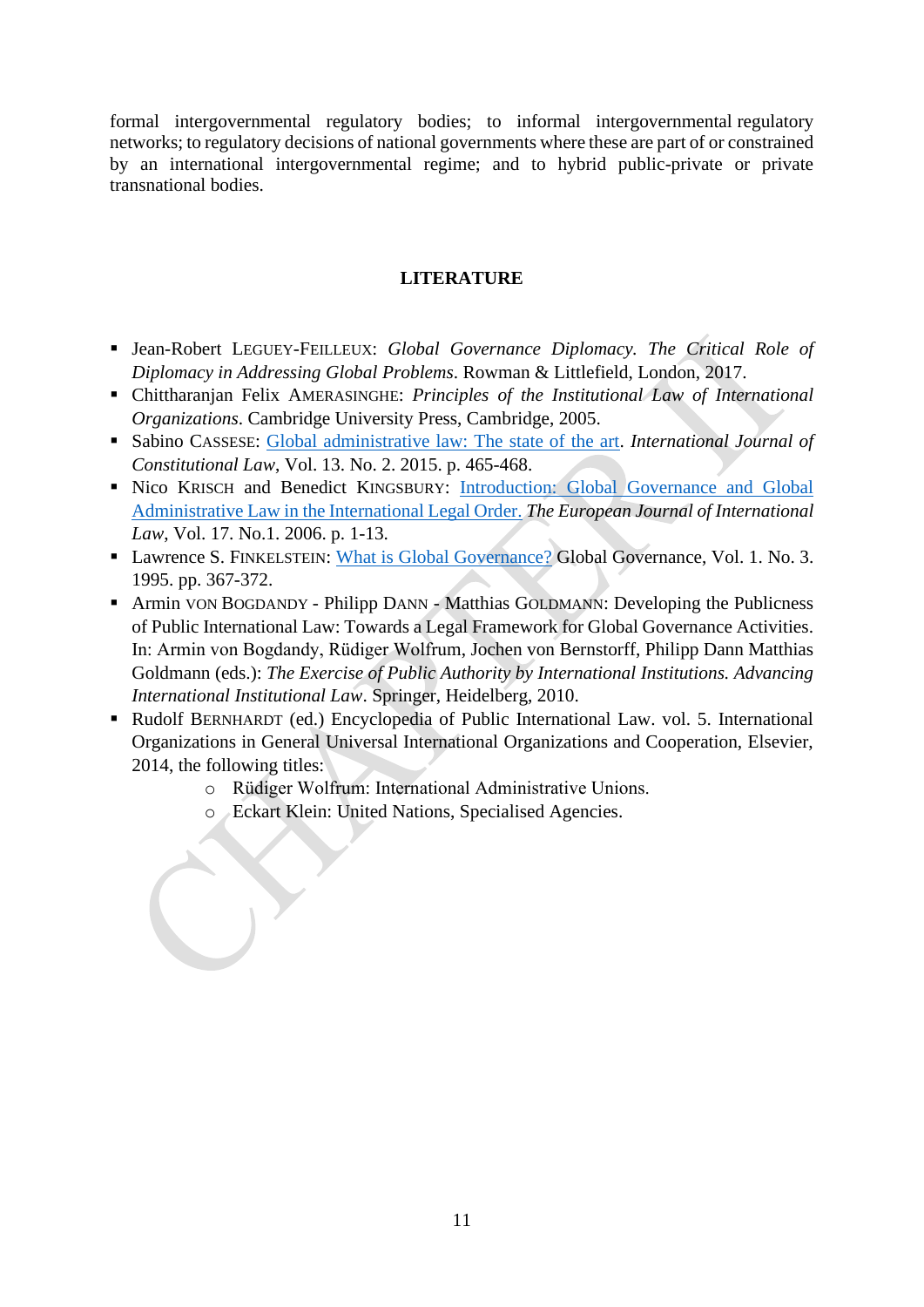#### **SIGNIFICANT DEFINITIONS**

| Diplomacy                                                  | a method of interaction between States or other international actors                                                                                                                                                                                                                                                                                                                                                                                                                                                                                                                                     |  |  |  |  |
|------------------------------------------------------------|----------------------------------------------------------------------------------------------------------------------------------------------------------------------------------------------------------------------------------------------------------------------------------------------------------------------------------------------------------------------------------------------------------------------------------------------------------------------------------------------------------------------------------------------------------------------------------------------------------|--|--|--|--|
| Global                                                     | administration of global affairs in a multi-level structure of State and                                                                                                                                                                                                                                                                                                                                                                                                                                                                                                                                 |  |  |  |  |
| administration                                             | non-State actors                                                                                                                                                                                                                                                                                                                                                                                                                                                                                                                                                                                         |  |  |  |  |
| Global<br>administrative law                               | normative background of global administration: refers to the<br>structures, procedures and normative standards for regulatory<br>decision-making including transparency, participation, and review,<br>and the rule-governed mechanisms for implementing these standards,<br>that apply to formal intergovernmental regulatory bodies; to informal<br>intergovernmental regulatory networks; to regulatory decisions of<br>national governments where these are part of or constrained by an<br>international intergovernmental regime; and to hybrid public-private<br>or private transnational bodies. |  |  |  |  |
| Global governance                                          | the sum of the many ways how individuals and institutions, public<br>and private, manage their common affairs                                                                                                                                                                                                                                                                                                                                                                                                                                                                                            |  |  |  |  |
| Globalisation                                              | a term used to describe the changes in societies and the world<br>economy that are the result of dramatically increased cross-border<br>trade, investment, and cultural exchange along with, of course, the<br>negative impacts of the positive changes                                                                                                                                                                                                                                                                                                                                                  |  |  |  |  |
| International<br>organisation                              | structured forms of idea-exchange between more than two<br>participants upon a formal agreement and often with formal common<br>bodies to establish together a commonly accepted sum of interests in<br>the form of decision or a convention/agreement to which States can<br>join by signature                                                                                                                                                                                                                                                                                                          |  |  |  |  |
| Non-governmental<br>international<br>organisation<br>(NGO) | the organisation of non-State actors                                                                                                                                                                                                                                                                                                                                                                                                                                                                                                                                                                     |  |  |  |  |
| Soft law                                                   | agreements, principles, and declarations that are not legally binding<br>mostly because it was not issued by actors that are empowered to<br>create legal obligations.                                                                                                                                                                                                                                                                                                                                                                                                                                   |  |  |  |  |
| Supranational<br>(international)<br>organisation           | an organization with supra-State authority, i.e. lifting of certain State<br>powers to a supranational sphere where the supra-State level can<br>practice it without State-dependency.                                                                                                                                                                                                                                                                                                                                                                                                                   |  |  |  |  |
|                                                            |                                                                                                                                                                                                                                                                                                                                                                                                                                                                                                                                                                                                          |  |  |  |  |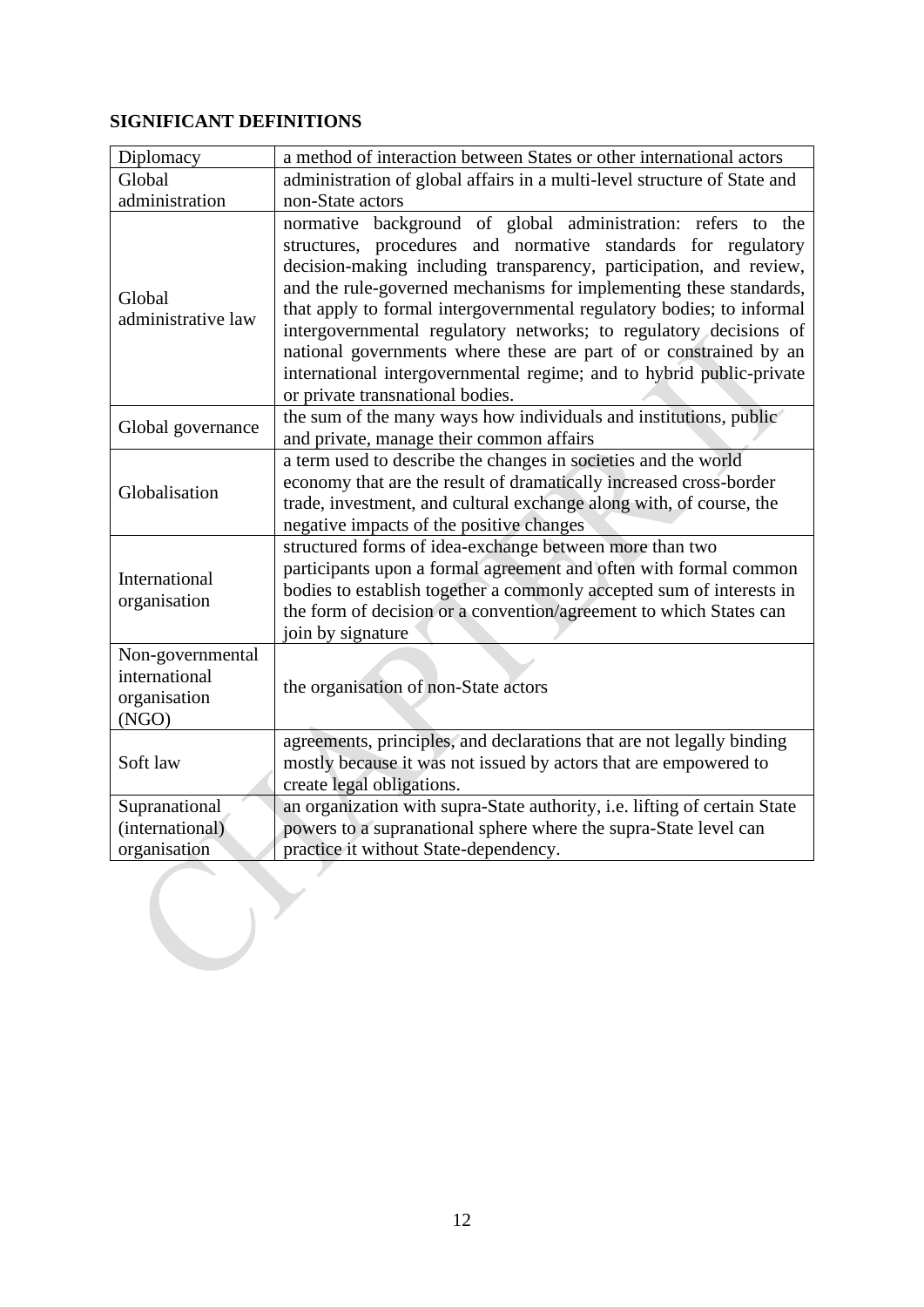#### **EXERCISES TO TEST YOUR KNOWLEDGE**

1. Try to match the characteristic features and the type of international organisation!

| Inter-governmental | Non-governmental | Supra-national |
|--------------------|------------------|----------------|
|                    |                  |                |
|                    |                  |                |
|                    |                  |                |

Characteristic features:

- a) bodies and organs are created to help the common work
- b) State participants
- c) State and non-state participants
- d) non-state participants
- e) sub-state level actors may participate as members/observers/
- f) can create soft law
- g) can create only soft law
- h) can create hard law and oblige States even if they voted against a decision
- i) unanimous decision-making procedure
- j) majority voting
- k) governed by international law
- l) based on sovereignty (power) transfer from States which enables the decision-making body to act independently from States
- m) possibility of having legal personality
- n) Greenpeace
- o) United Nations Organisation
- p) European Union

2. Bring examples of how the preparation and execution take place in the case of an international organisation!

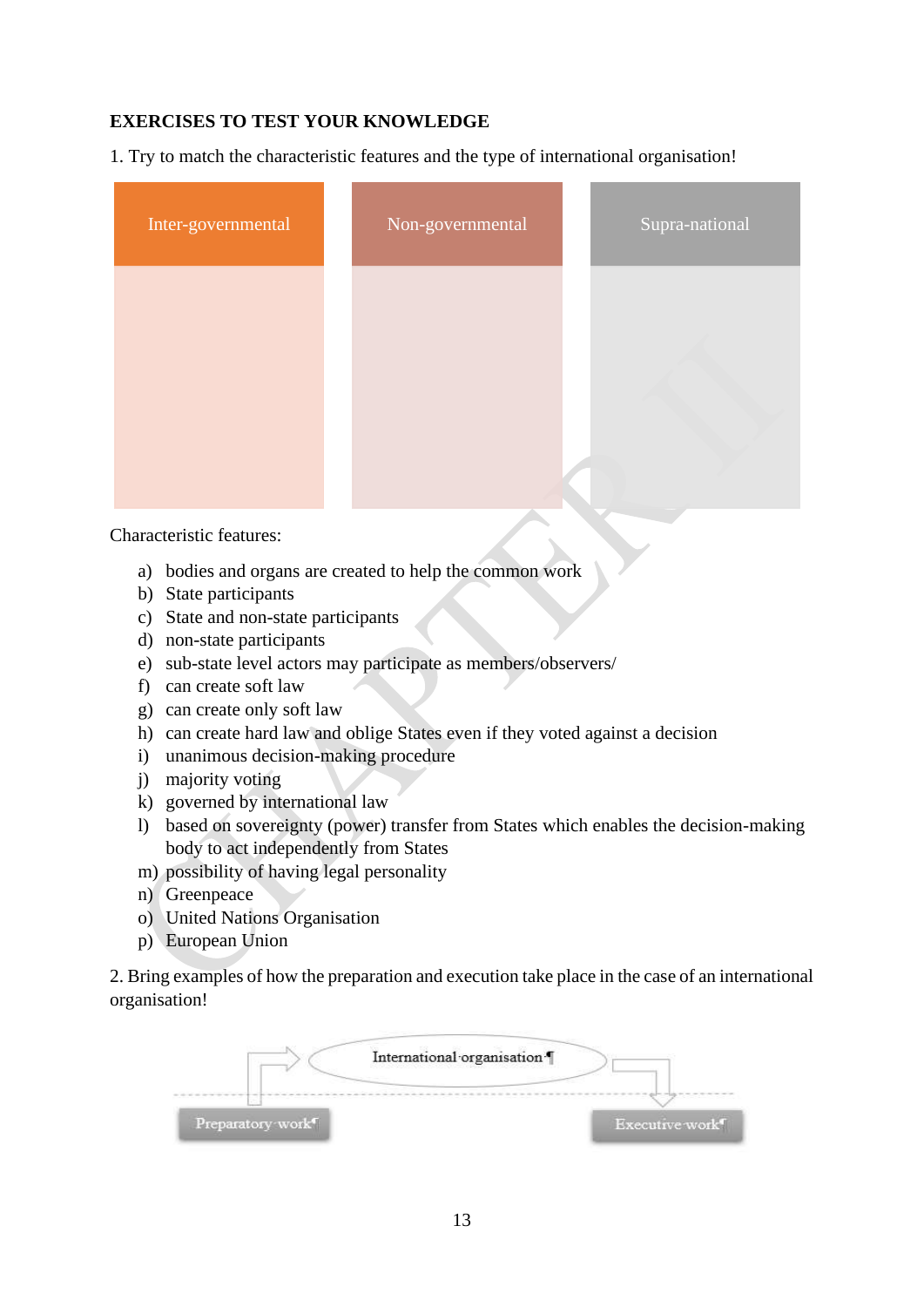#### **TEST OF MULTIPLE CHOICES/QUIZ**

#### **1. Globalisation**

a) brings transboundary solutions for transboundary problems within the existing legal order.

b) requires transboundary solutions for transboundary problems within a new legal order.

c) is the reason and the result of transboundary solutions for transboundary problems that challenge the existing world order.

d) is the reason and the result of transboundary solutions for transboundary problems that require a new legal order instead of the previous one.

#### **2. Globalisation**

a) is a legal phenomenon.

- b) is a social phenomenon.
- c) economic phenomenon.

d) is a complex and multifaceted phenomenon that has, inter alia, economic, social, cultural, economic, and legal implications and effects.

#### **3. International organisations**

- a) are the creatures of the  $20<sup>th</sup>$  century.
- b) exists since Roman times.
- c) ' history dates back to the  $19<sup>th</sup>$  century.

#### **4. International organisations**

a) are synonyms of inter-governmental organisations.

- b) covers all type of organisations in the international community.
- c) are synonyms of non-governmental organisations.

#### **5. Non-governmental international organisations**

a) may establish an obligation on its Member States in the form of soft law.

b) lack the legitimate power to establish an obligation on States.

c) cannot establish an obligation on its members.

#### **6. International organisations**

a) are autonomous entities as legal persons.

b) can possess legal personality if they are empowered with this capacity.

c) are not legal persons.

#### **7. Non-state actors are not entitled to appear on a global stage and participate as part of the international community.**

a) True.

b) False.

#### **8. International organisations are not able to be a member of another international organisation**.

a) True.

b) False.

#### **9. Administrative law**

a) cannot be interpreted in an international context.